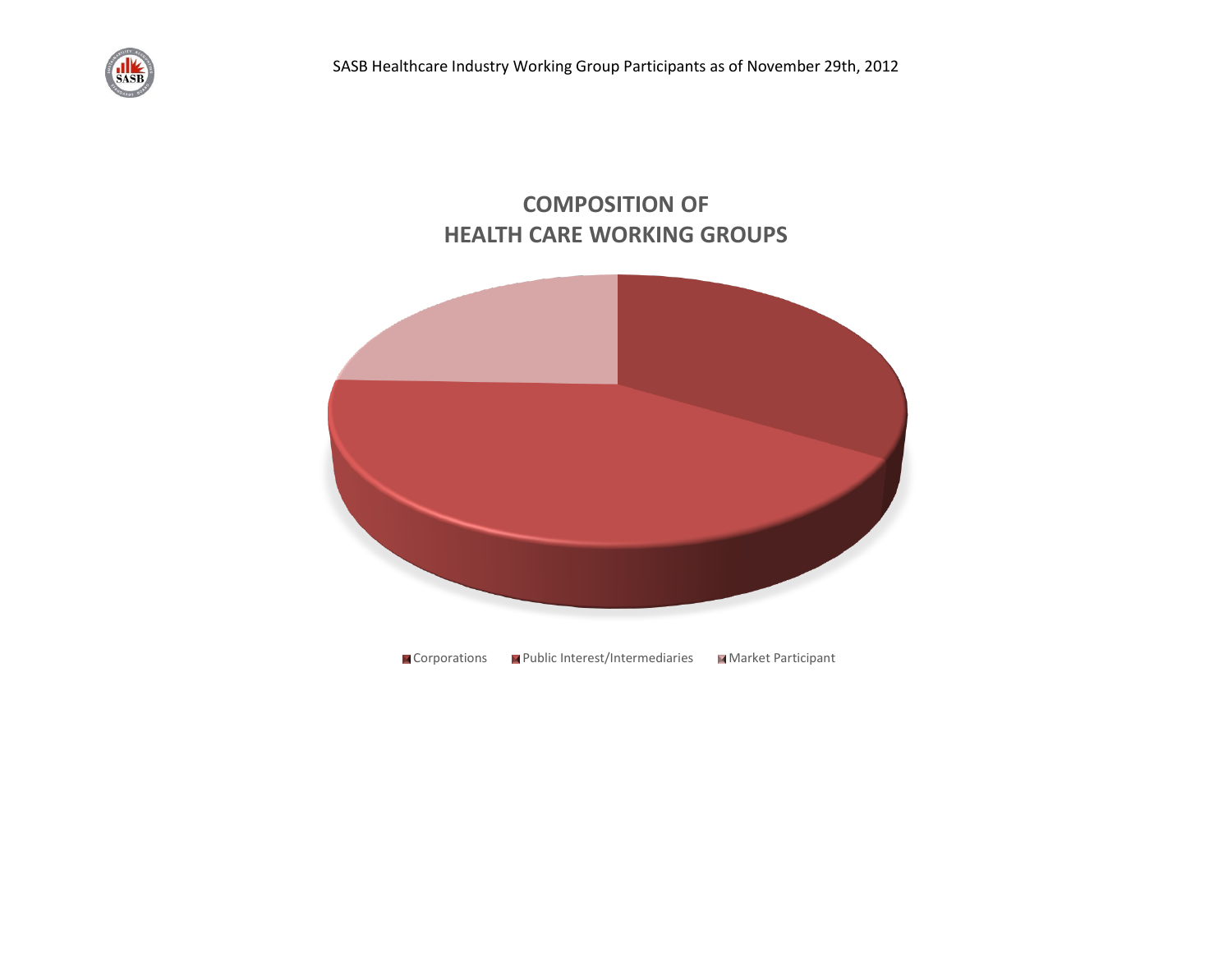

| <b>Name</b>  |                | <b>Title</b>                                                  | <b>Organization Name</b>                                              |
|--------------|----------------|---------------------------------------------------------------|-----------------------------------------------------------------------|
| Thomas       | Scheiwiller    | Director                                                      | AccountAbility                                                        |
| <b>Bryce</b> | Hill           | <b>VP</b>                                                     | Alliance Bernstein                                                    |
| Lisa         | Lindsley       | Director of Capital Markets and<br><b>Strategies</b>          | American Federation of State<br><b>County and Municipal Employees</b> |
| Tod          | Christenson    | Partner, Global Corp Consultancy                              | Antea Group                                                           |
| Peylina      | Chu            | Associate                                                     | Antea Group                                                           |
| <b>Brian</b> | Jackson        | Associate Professor of Pathology                              | Arup Laboratories                                                     |
| Inge         | Craninckx      | <b>Business Controller Sustainability</b>                     | Atlas Copco                                                           |
| Tom          | <b>Badrick</b> | President                                                     | <b>Badrick Consulting, LLC</b>                                        |
| Phyllis      | Yale           | Partner, Healthcare                                           | Bain & Company                                                        |
| Julie        | Brautigam      | Director of Ethics and Compliance<br>and Sustainability       | <b>Baxter</b>                                                         |
| Ellen        | Kondracki      | Director, Sustainable Innovation<br>and Stakeholder Relations | Becton, Dickinson and Company                                         |
| Michael      | Berg           | Principal                                                     | Berg & Associates                                                     |
| Patrick      | Hoy            | Associate Director - Sustainability                           | Biogen Idec                                                           |
| Larry        | Miller         | Project Manager                                               | <b>Biomet Microfixation</b>                                           |
| Matt         | Barry          | Health Care Analyst Team Leader                               | <b>Bloomberg LP</b>                                                   |
| Kyle         | Cahill         | Senior Manager, Environmental<br>Impact                       | Blue Cross Blue Shield of MA                                          |
| Lauren       | Compere        | <b>Managing Director</b>                                      | <b>Boston Common Asset</b><br>Management                              |
| Robert       | Fernandez      | <b>VP</b>                                                     | <b>Breckinridge Capital Advisors</b>                                  |
| Joy          | Poland         | President                                                     | <b>Building Bridges 2012</b>                                          |
| Erica        | Lasdon         | Senior Sustainability Analyst                                 | <b>Calvert Investments</b>                                            |
| Stephanie    | Aument         | Senior Analyst                                                | <b>Calvert Investments</b>                                            |
| Cary         | Krosinsky      | <b>Founding Director</b>                                      | Carbon Tracker Initiative                                             |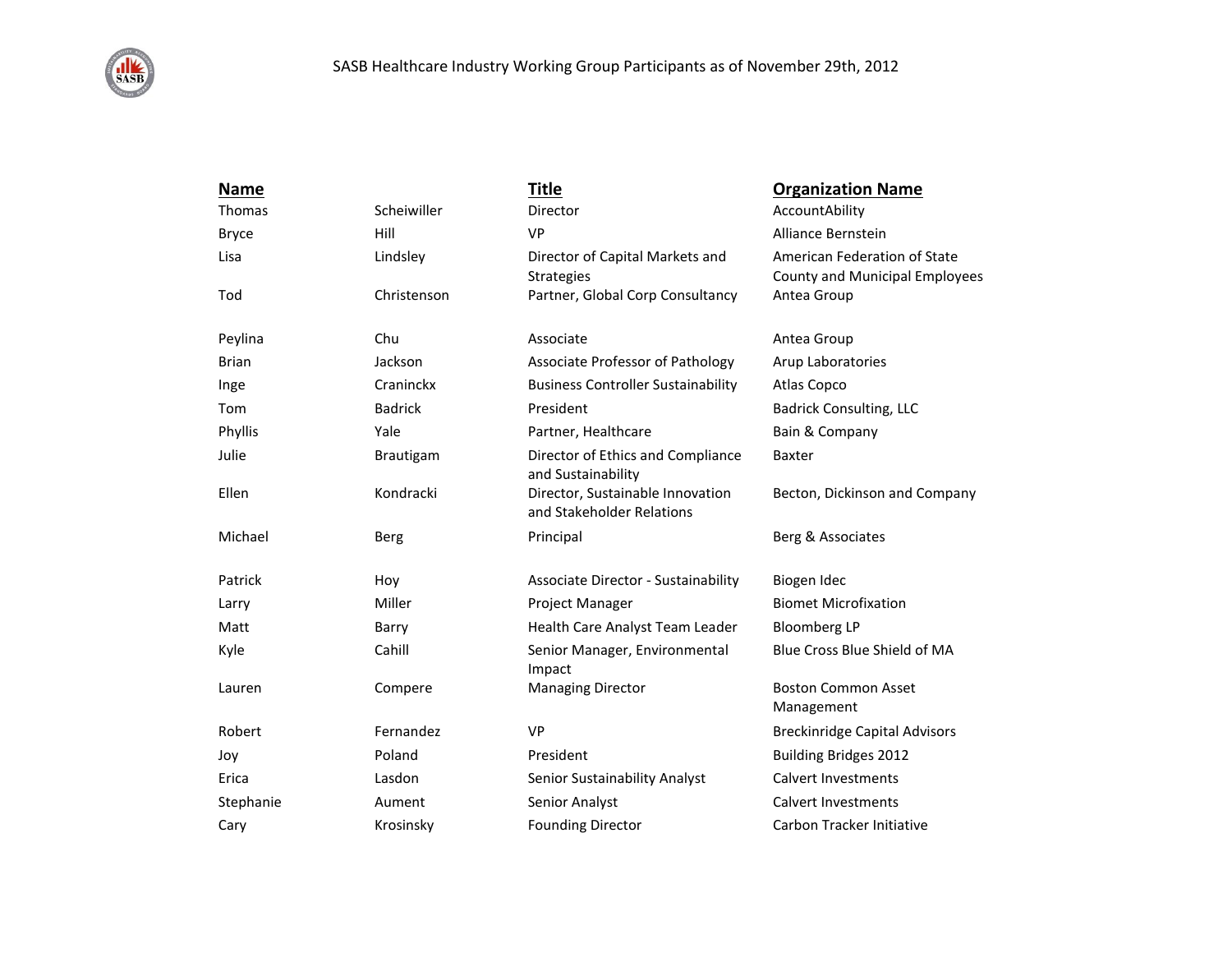

## SASB Healthcare Industry Working Group Participants as of November 29th, 2012

| <b>Name</b>  |                | <b>Title</b>                                            | <b>Organization Name</b>                                      |
|--------------|----------------|---------------------------------------------------------|---------------------------------------------------------------|
| Carol        | Casazza Herman | <b>Managing Director</b>                                | Casazza Herman, LLC                                           |
| Christopher  | Parkinson      | Project Manager                                         | <b>Cleveland Clinic</b>                                       |
| Christina    | Vernon         | <b>Executive Sustainability Officer</b>                 | <b>Cleveland Clinic</b>                                       |
| Kyle         | Scrimgeour     | Principal                                               | <b>Core Capital Management</b>                                |
| Carlos       | Hernandez      | Health Care Senior Manager                              | Crowe Horwath LLP                                             |
| Megan        | Bloomer        | Director of Sustainability                              | Davita                                                        |
| Helen "Kate" | Liebelt        | Manager                                                 | Deloitte                                                      |
| Mitch        | Kennedy        | <b>Managing Member</b>                                  | Design with Nature, LLC                                       |
| Shin         | Furuya         | VP, Responsible Investment<br>Research                  | Domini Social Investments, LLC                                |
| Jon          | <b>Bosco</b>   | Partner                                                 | eDelta Consulting                                             |
| Mike         | <b>Biggs</b>   | Director of Product Development                         | Encision, Inc.                                                |
| Guy          | Roberts        | Partner                                                 | <b>Environmental Resources</b><br>Management (ERM)            |
| Rebecca      | Sternberg      | Senior Manager, CCaSS                                   | Ernst & Young                                                 |
| Henk         | Hadders        | <b>Executive Director</b>                               | <b>GGZ Drenthe</b>                                            |
| Kathryn      | Lankester      | IRIS Associate (Health Metrics<br>Analyst)              | <b>Global Impact Investing Network</b>                        |
| Dale         | Wannen         | Portfolio Manager/Investment<br>Advisor                 | Harrington Investments                                        |
| Jerone       | Cecelic        | Assistant VP, Corporate Integrity<br>and Sustainability | HCA Holdings, Inc                                             |
| James        | St. Clair      | Senior Director, Interoperability                       | HIMSS (Healthcare Information &<br>Management System Society) |
| Bhagwan      | Aggarwal       | <b>Assistant Director</b>                               | Indian Council of Medical Research                            |
| Terry        | Campbell       | Professor - Kelley School of<br><b>Business</b>         | Indiana University                                            |
| Jim          | <b>Beam</b>    | Global Director of Products,<br>Healthcare              | Ingersoll Rand                                                |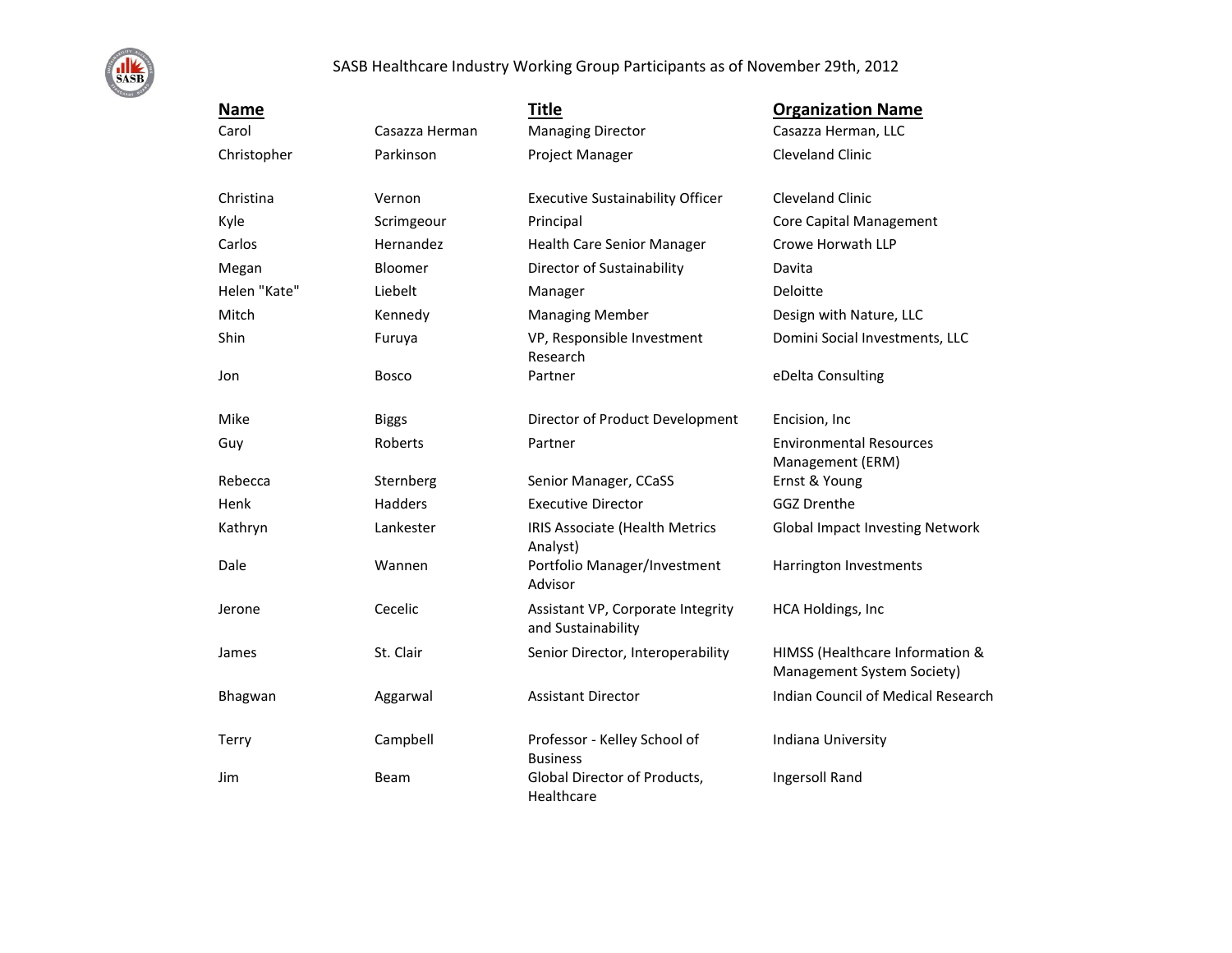

## SASB Healthcare Industry Working Group Participants as of November 29th, 2012

| <b>Name</b> |                | <b>Title</b>                                                   | <b>Organization Name</b>                             |
|-------------|----------------|----------------------------------------------------------------|------------------------------------------------------|
| Tish        | Lascelle       | Senior Director                                                | Johnson and Johnson                                  |
| Erol        | Odabasi        | Director, Sustainability                                       | Johnson and Johnson                                  |
| Gary        | Cox            | Sr. Director, CA Strategy and<br>National Performance Analysis | Kaiser Permanente                                    |
| Joan        | Plisko         | <b>Technical Director</b>                                      | Maryland Hospitals for a Healthy<br>Environment      |
| Maggie      | Kohn           | Director, Corporate Responsibility                             | Merck                                                |
| Sandor      | Schoichet      | Director                                                       | <b>Meridian Management Consulting</b>                |
| Mark        | Serwinowski    | President and Founder                                          | MetaVu                                               |
| Andre       | Podleisek      | Head of Corporate Sustainability                               | Mettler-Toledo                                       |
| Tom         | Kelly          | <b>Energy and Sustainability Manager</b>                       | <b>Montefiore Medical Center</b>                     |
| My-linh     | Ngo            | N/a                                                            | My-linh Ngo                                          |
| Cora        | Olsen          | <b>ESG Data Manager</b>                                        | Novo Nordisk                                         |
| Wayne       | Miller         | Founder and CEO                                                | Nura Life Sciences                                   |
| William     | <b>Borges</b>  | Interim Chairman                                               | <b>Orange County Sustainability</b><br>Collaborative |
| Julie       | Gorte          | SVP for Sustainable Investing                                  | Pax World Investments                                |
| Jenny       | Flezzani       | <b>Corporate Responsibility</b>                                | Pfizer                                               |
| Rogier      | Snijdewind     | Advisor Responsible Investment                                 | <b>PGGM Investments</b>                              |
| Teresa      | Mendez-Quigley | Director, Environmental Health                                 | Physicians for Social Responsibility                 |
| Cecilia     | DeLoach Lynn   | Director, Facility Engagement and<br>Metrics                   | <b>Practice Greenhealth</b>                          |
| Janet       | Brown          | Director of Facility Engagement                                | <b>Practice Greenhealth</b>                          |
| Edward      | Tsai           | <b>Healthcare Management</b><br>Consultant                     | PricewaterhouseCoopers                               |
| Rajiv       | <b>Bhatia</b>  | Director, Environmental Health                                 | San Francisco Department of Public<br>Health         |